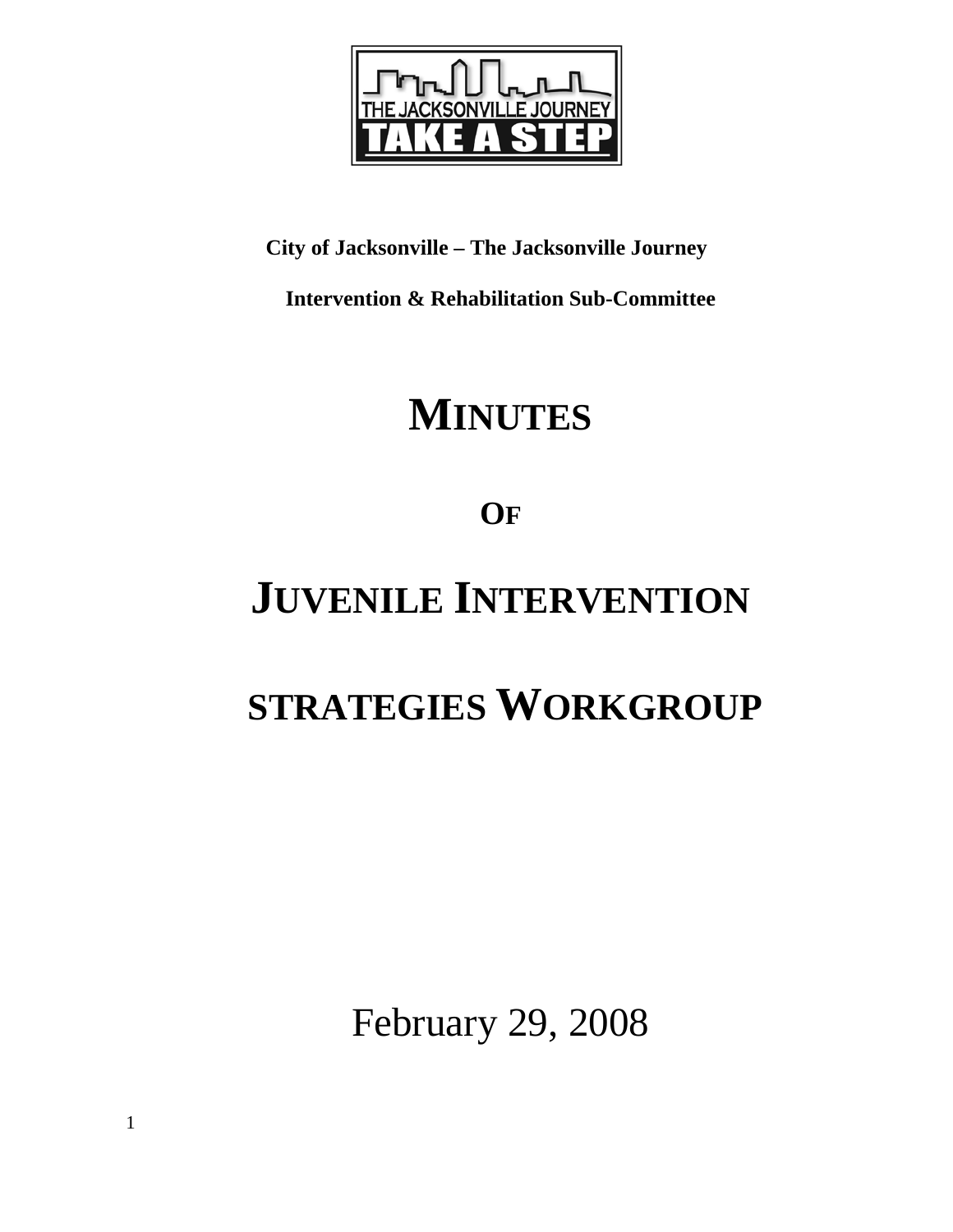# **The Jacksonville Journey – Intervention & Rehabilitation**

# **Sub-Committee**

# **Juvenile Intervention Strategies Workgroup**

### **February 29, 2008**

### **2:00 p.m.**

**PROCEEDINGS before the Jacksonville Journey – Intervention & Rehabilitation Sub-Committee, Juvenile Intervention Strategies Workgroup taken on Friday, February 29, 2008, Edward Ball Building, 8th Floor, Room 825 – 214 N. Hogan Street, Jacksonville, Duval County, Florida commencing at approximately 2:00 p.m.** 

 **Juvenile Intervention Strategies Workgroup** 

**William Sulzbacher, Chair Ron Autrey, Member Angelia Turner, Member Sherron Watson, Member**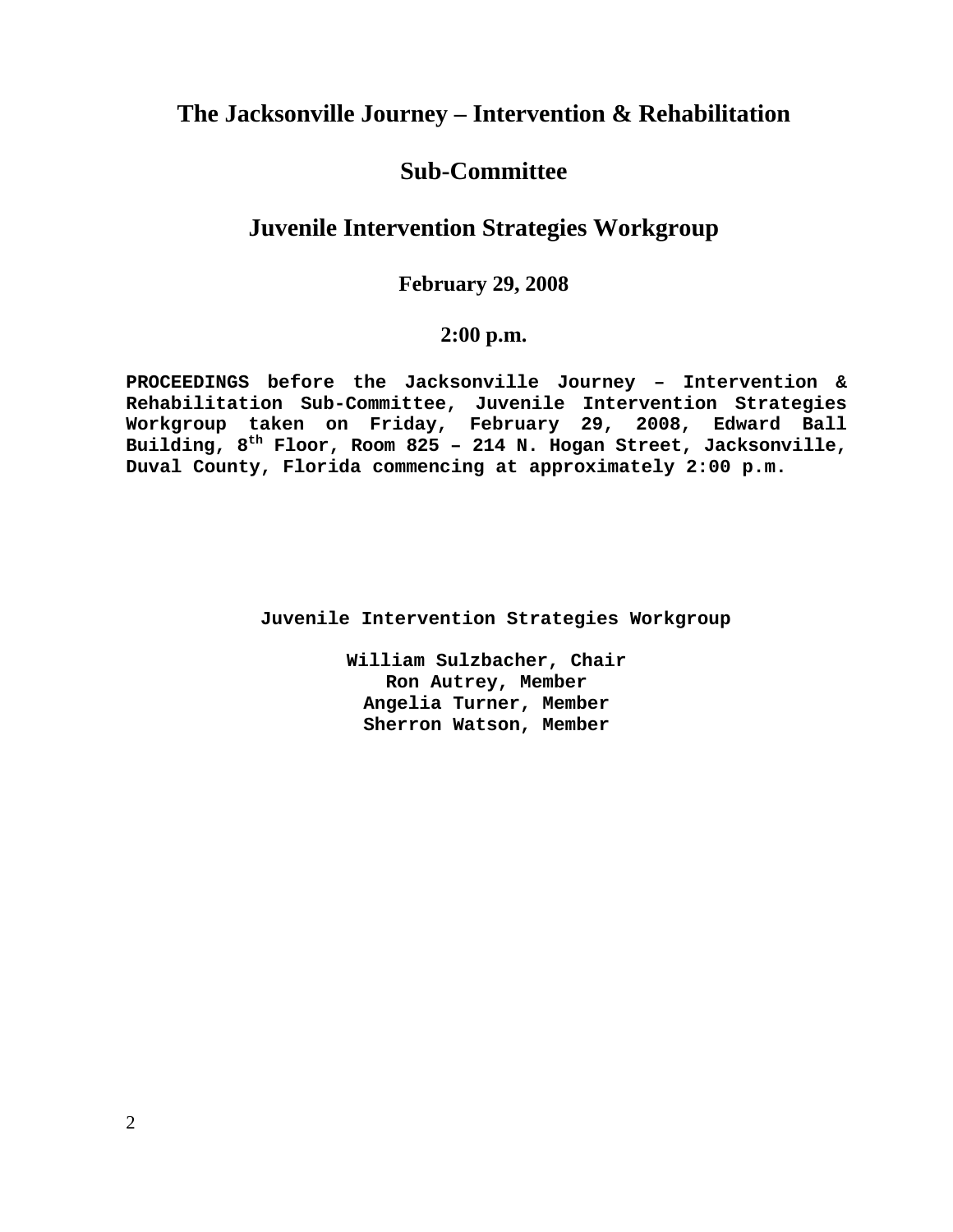### **APPEARANCES**

#### **COMMITTEE CHAIRS & MEMBERS:**

WILLIAM SULZBACHER, Chair RON AUTREY, Member

#### **ABSENTEE MEMBERS:**

ANGELIA TURNER, Member SHERRON WATSON, Member

#### **STAFF:**

Shawn Jeror

#### **OTHERS PRESENT:**

Robert Arnold, United Way Ross McDonough, Full Service Schools of Jacksonville Harlon Stallings, Blueprint for Prosperity Sandra Tysver, Girl Scouts of Gateway council, Inc.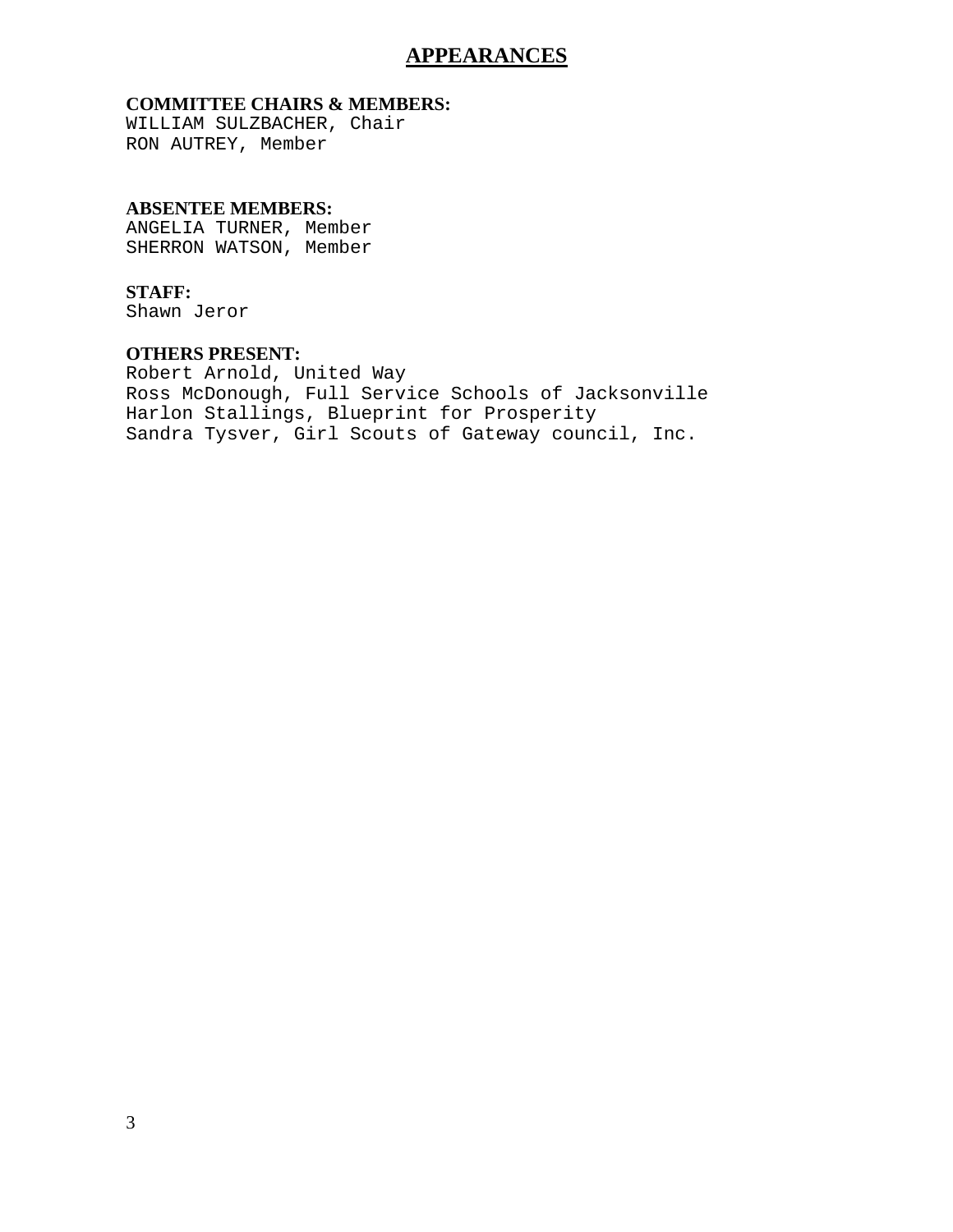#### **PROCEEDINGS**

February 29, 2008

Intervention & Rehabilitation Sub-Committee Juvenile Intervention Strategies Workgroup 2:00 p.m.

**Call to Order and Comments.** Chairman Sulzbacher called the meeting to order at approximately 2:11 p.m.

#### **1. Purpose of Meeting.**

Discuss juvenile intervention impacting the Mayor's crime initiative – The Jacksonville Journey.

Sandra Tysver, CEO of the Girl Scouts of Gateway Council, Inc. was asked to make the first presentation of the day. Ms. Tysver provided a handout to the meeting attendees with information regarding the academic enrichment and drop-out prevention programs currently in place with the Girl Scouts. These programs are located in urban areas and are offered separately from troop programs. There are currently 20 site located in Jacksonville servicing about 600 girls.

Q. What is your feeling on how these programs are reaching at-risk girls? The members of our programs emulate the city population both racially and fiscally. Our sites are located in urban, lower income areas and service both girls and their families. Outside of the public school system, we service more girls than in any other organization.

Q. You stated that many of your programs have been in place for 20 or 30 years. Do you have any new programs you are planning to implement? The youth that seem to be getting into trouble are not the children that we service. We do update our programs as times change and needs change. We currently serve 17,000 girls in the six county area – 40% reside in Duval County.

Q. Are you attempting to reach out to girls more aggressively? Yes, specifically to middle school age girls.

Q. What kind of issues do you have with funding? There is always a need for funding. We receive funding from both private and

4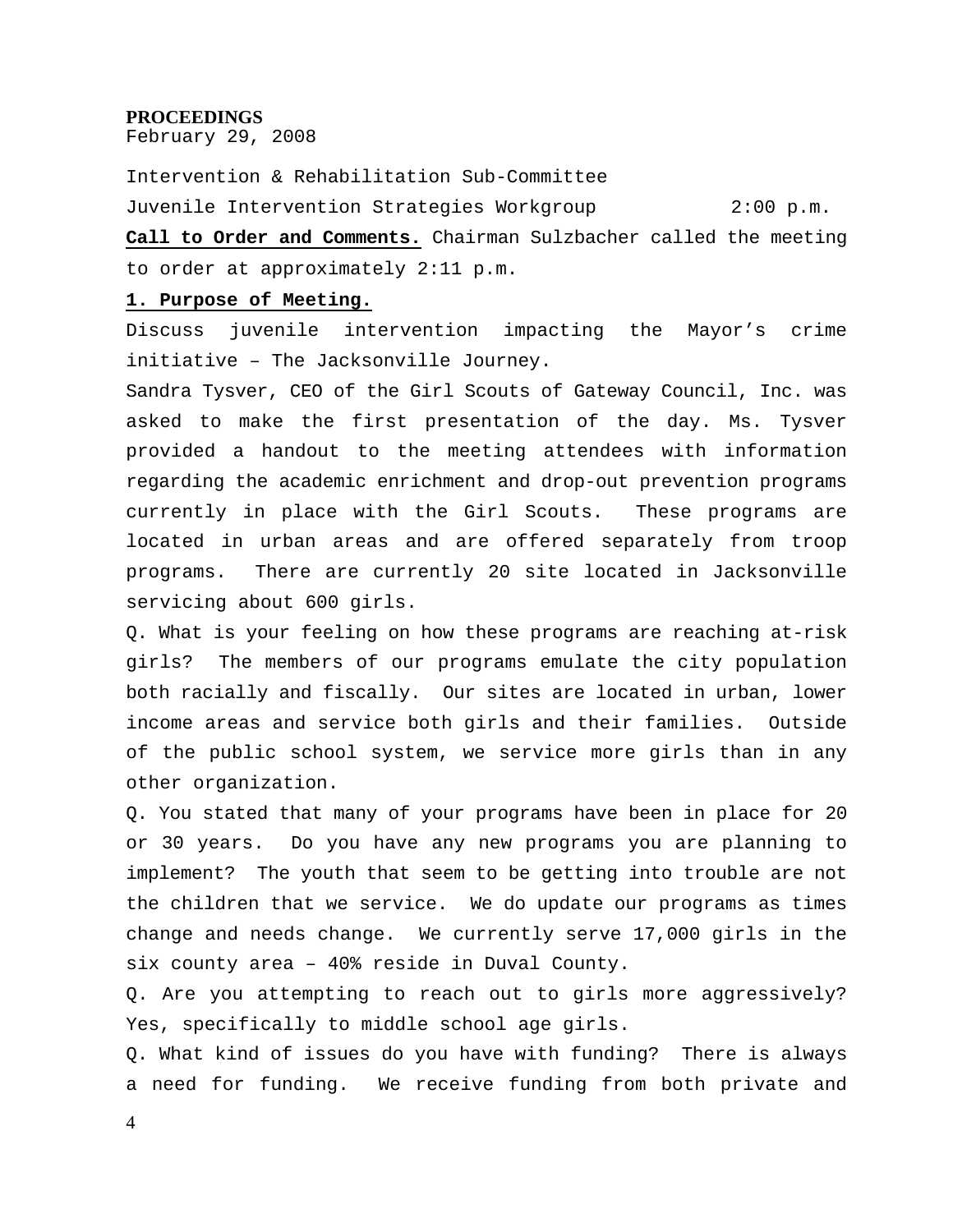public sources. We are concerned, however with the state funding we receive as to whether or not that will continue.

Q. Is there anything we can do to assist with your continuing to receive state funding? Contact state legislatures such as Senator Wise. Our funding comes from the state education programming funds.

The next presentation to the workgroup was Ross McDonough with Full Service Schools of Jacksonville (a United Way Program). He provided handouts to the meeting attendees describing what Full Service Schools are and the locations that they are available in. Q. Would you concede that mental health services in our community are inadequate? Yes.

Q. Why do you suppose that mental health is off the radar as far as a need to address? Many individuals with mental health issues self medicate. Generally where you find substance abuse you will find mental health issues. It is an invisible problem that is not readily seen.

Q. Does participation in your program require parental participation or approval? Only where there is medical or mental health treatment required.

Q. Who are the best ones to identify at-risk children? Probably the School Resource Officers, Juvenile Probation Officers, and school disciplinarians.

The next presentation was made by Robert Arnold, Director of United Way 2-1-1. He provided the meeting attendees with a brochure describing the 2-1-1 Information and Referral line also known as the "First Call For Help".

Q. Would it be instructive for us to call the number and explore? Yes. You may also want to visit our website for statistical information.

Harlon Stallings spoke up to discuss the Blueprint for Prosperity and one of the action items they have been tasked with – gather information for all programs offered under one umbrella, including United Way organizations and other organizations not affiliated with United Way. He also discussed a mentoring program, called

5